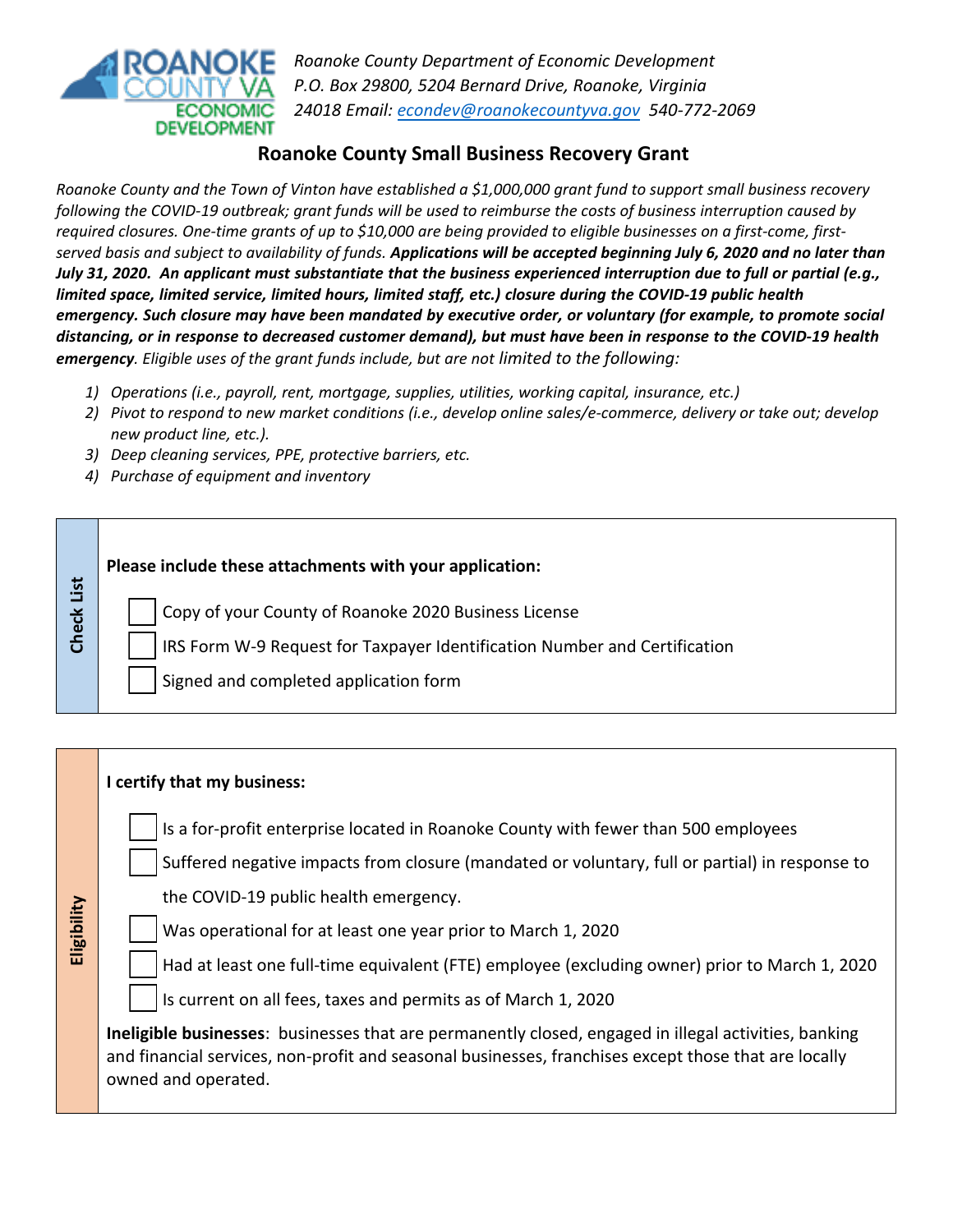\_\_\_\_\_\_\_\_\_\_\_\_\_\_\_\_\_\_\_\_\_\_ \_\_\_\_\_\_\_\_\_\_\_\_\_\_\_\_\_\_\_\_\_\_\_\_\_\_\_\_\_\_\_\_ Date of Application **Requested Grant Amount Full-time equivalent (FTE) employees on Maximum Grant Amount Available February 29, 2020 (excluding owner)** 1-5 FTEs  $\begin{array}{ccc} \text{1-5} & \text{52,500} \\ \text{2-5,500} & \text{1-5,500} \\ \text{2-5,500} & \text{2-5,500} \\ \text{2-5,500} & \text{2-5,500} \\ \text{2-5,500} & \text{2-5,500} \\ \text{2-5,500} & \text{2-5,500} \\ \text{2-5,500} & \text{2-5,500} \\ \text{2-5,500} & \text{2-5,500} \\ \text{2-5,500} & \text{2 6-10$  FTEs  $$5,000$ 11-25 FTEs  $\frac{1}{25}$   $\frac{1}{25}$   $\frac{1}{25}$   $\frac{1}{25}$   $\frac{1}{25}$   $\frac{1}{25}$   $\frac{1}{25}$   $\frac{1}{25}$   $\frac{1}{25}$   $\frac{1}{25}$   $\frac{1}{25}$   $\frac{1}{25}$   $\frac{1}{25}$   $\frac{1}{25}$   $\frac{1}{25}$   $\frac{1}{25}$   $\frac{1}{25}$   $\frac{1}{25}$   $\frac{1}{25}$  More than 25 FTEs  $\vert$  \$10,000 \_\_\_\_\_\_\_\_\_\_\_\_\_\_\_\_\_\_\_\_\_\_\_\_\_\_\_\_\_\_\_\_\_\_\_\_\_\_\_\_\_\_\_\_\_\_\_\_\_\_\_\_\_\_\_\_\_\_\_\_\_\_\_\_\_\_\_\_\_\_\_\_\_\_\_\_\_\_\_\_\_ Business Name **Contact Information Contact Information** \_\_\_\_\_\_\_\_\_\_\_\_\_\_\_\_\_\_\_\_\_\_\_\_\_\_\_\_\_\_ \_\_\_\_\_\_\_\_\_\_\_\_\_\_\_\_\_ \_\_\_\_\_\_\_\_\_\_\_\_\_\_\_\_\_ \_\_\_\_\_\_\_\_\_\_\_ Physical Business Address **City** City State **City** State Zip \_\_\_\_\_\_\_\_\_\_\_\_\_\_\_\_\_\_\_\_\_\_\_\_\_\_\_\_\_\_ \_\_\_\_\_\_\_\_\_\_\_\_\_\_\_\_\_ \_\_\_\_\_\_\_\_\_\_\_\_\_\_\_\_\_ \_\_\_\_\_\_\_\_\_\_\_ Mailing Address (if different) City City State Zip \_\_\_\_\_\_\_\_\_\_\_\_\_\_\_\_\_\_\_\_\_\_\_\_\_\_\_\_\_\_\_\_\_\_\_\_\_\_\_\_\_\_\_\_\_\_\_\_\_\_\_\_\_\_\_\_\_\_\_\_\_\_\_\_\_\_\_\_\_ Primary Business Contact Name and Title \_\_\_\_\_\_\_\_\_\_\_\_\_\_\_\_\_\_\_\_\_\_\_\_\_\_\_\_\_\_\_ \_\_\_\_\_\_\_\_\_\_\_\_\_\_\_\_\_\_\_\_\_\_\_\_\_\_\_\_\_\_\_\_\_\_\_\_\_\_\_\_\_\_\_\_\_\_\_\_ Contact Phone Contact Email Address \_\_\_\_\_\_\_\_\_\_\_\_\_\_\_\_\_\_\_\_\_\_\_\_\_\_\_\_\_\_\_\_\_\_\_\_\_\_\_\_\_\_\_\_\_\_\_\_\_\_\_\_\_\_ Website address (if any)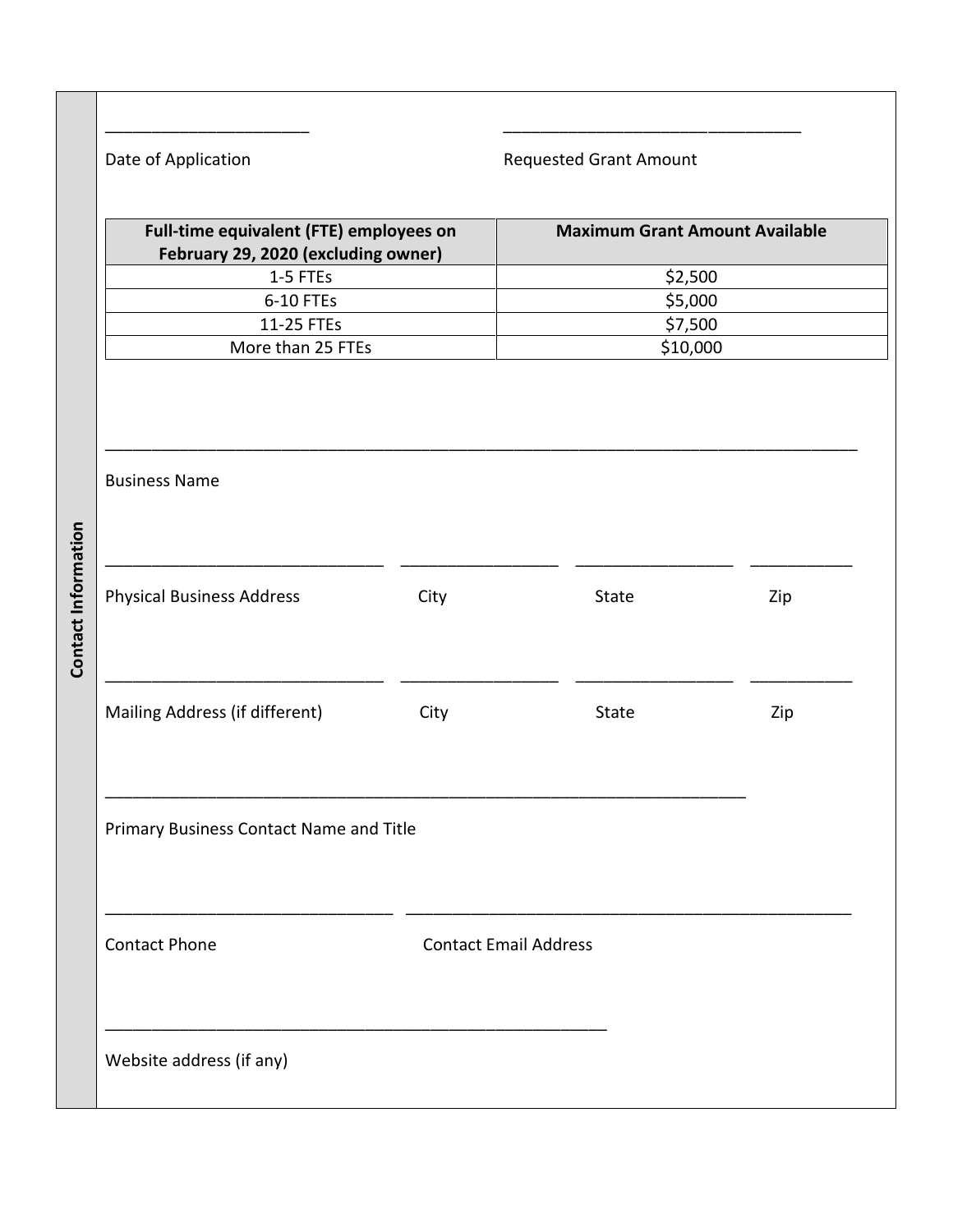|                          | Primary business type: (select one)                                                                           |
|--------------------------|---------------------------------------------------------------------------------------------------------------|
|                          | Arts, Entertainment, Recreation<br>Child Care, Education, Instruction                                         |
|                          | Construction, Engineering, Design Services                                                                    |
|                          | Distribution, Logistics, Warehousing                                                                          |
|                          | Finance, Insurance, Real Estate                                                                               |
|                          | <b>Health and Medical Services</b>                                                                            |
|                          | <b>Hotel and Accommodations</b>                                                                               |
|                          | Information Technology, Broadcasting, Publishing                                                              |
|                          | Manufacturing                                                                                                 |
|                          | Personal Services (barber shop, nail salon, fitness, dry cleaner, etc.)                                       |
|                          | <b>Private Household Services</b>                                                                             |
|                          | Professional, Technical, Business Services                                                                    |
|                          | <b>Repair and Maintenance Services</b>                                                                        |
|                          | Restaurant, Food Services                                                                                     |
| <b>Business Function</b> | Retail-please specify entitled and the control of the specify                                                 |
|                          | <b>Social Services</b>                                                                                        |
|                          | Transportation                                                                                                |
|                          | Other and the contract of the contract of the contract of the contract of the contract of the contract of the |
|                          | Is your business home based?<br>Yes<br>No<br><b>Entity Type:</b>                                              |
|                          | Sole Proprietor<br>Franchise<br>Partnership                                                                   |
|                          | Corporation<br><b>LLC</b>                                                                                     |
|                          | What year was your business established in Roanoke County? _____________________                              |
|                          | Have you received an EIDL or PPP loan?<br>Yes<br> No                                                          |
|                          |                                                                                                               |
|                          |                                                                                                               |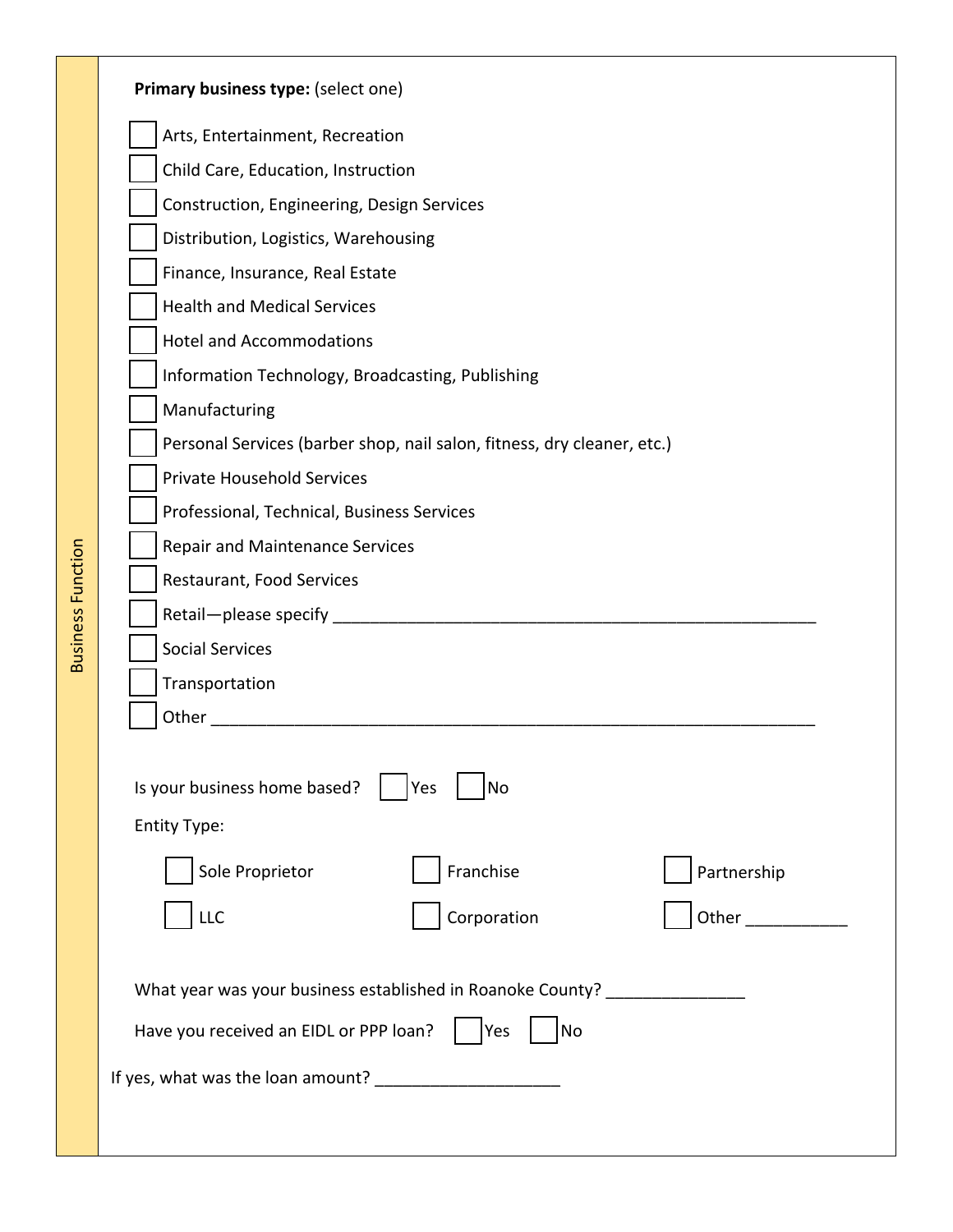|                            | # of full-time employees in Roanoke County as of: 2/29/2020 _______ 6/30/2020 ______                                                                           |
|----------------------------|----------------------------------------------------------------------------------------------------------------------------------------------------------------|
|                            | # of part-time employees in Roanoke County as of: 2/29/2020 _______ 6/30/2020 ______                                                                           |
|                            | If fewer employees in Roanoke County as of 6/30/2020, was this due to                                                                                          |
|                            | Layoffs<br># of employees _________<br>timeframe __________                                                                                                    |
|                            | Temporary furlough # of employees ________ timeframe _________                                                                                                 |
|                            | Why did the business close (fully or partially) during the COVID-19 health emergency?<br>(check all that apply)<br>State mandate<br>Not enough customer demand |
|                            | Supply chain disruption                                                                                                                                        |
|                            | Workforce availability                                                                                                                                         |
|                            | Health and safety concerns                                                                                                                                     |
|                            |                                                                                                                                                                |
|                            | What is the current status of the business? (check all that apply)                                                                                             |
| <b>Business Operations</b> | Open with normal operations                                                                                                                                    |
|                            | Open with limited operations (e.g., fewer employees, reduced hours/shifts, etc.)                                                                               |
|                            | Operating online                                                                                                                                               |
|                            | Delivery/take out only<br>Closed temporarily                                                                                                                   |
|                            |                                                                                                                                                                |
|                            |                                                                                                                                                                |
|                            |                                                                                                                                                                |
|                            | Is the primary location of the business owned or rented?                                                                                                       |
|                            | Own outright                                                                                                                                                   |
|                            | Own with mortgage: monthly mortgage amount                                                                                                                     |
|                            | Rent: monthly rent amount _____________                                                                                                                        |
|                            | Does the business have any capital reserves or available credit?<br> Yes<br>lNo                                                                                |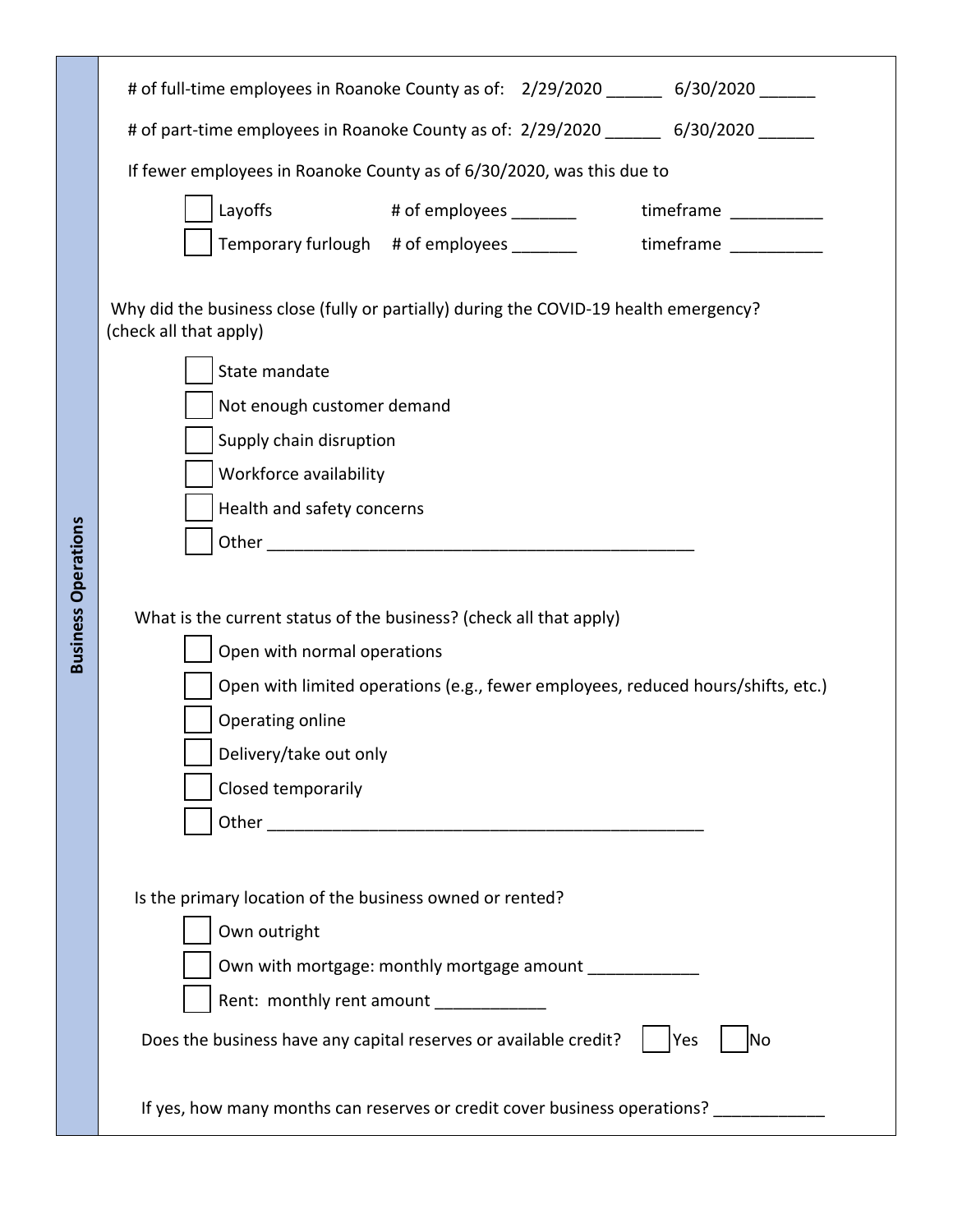|                 | Attach additional pages if needed.                                                                                                  |
|-----------------|-------------------------------------------------------------------------------------------------------------------------------------|
|                 | Describe business operations and financial well-being prior to COVID-19                                                             |
|                 |                                                                                                                                     |
|                 |                                                                                                                                     |
|                 |                                                                                                                                     |
|                 |                                                                                                                                     |
|                 |                                                                                                                                     |
|                 | Describe how COVID-19 has affected your business, including impacts on workforce, revenue<br>and profits, space modifications, etc. |
|                 |                                                                                                                                     |
|                 |                                                                                                                                     |
|                 |                                                                                                                                     |
|                 |                                                                                                                                     |
|                 |                                                                                                                                     |
| Grant Narrative |                                                                                                                                     |
|                 | Describe uses of grant funds and estimated cost of each (e.g., payroll, rent, etc.)                                                 |
|                 |                                                                                                                                     |
|                 |                                                                                                                                     |
|                 |                                                                                                                                     |
|                 |                                                                                                                                     |
|                 |                                                                                                                                     |
|                 | Describe how grant funds will help the business sustain operations in Roanoke County                                                |
|                 |                                                                                                                                     |
|                 |                                                                                                                                     |
|                 |                                                                                                                                     |
|                 |                                                                                                                                     |
|                 |                                                                                                                                     |
|                 |                                                                                                                                     |